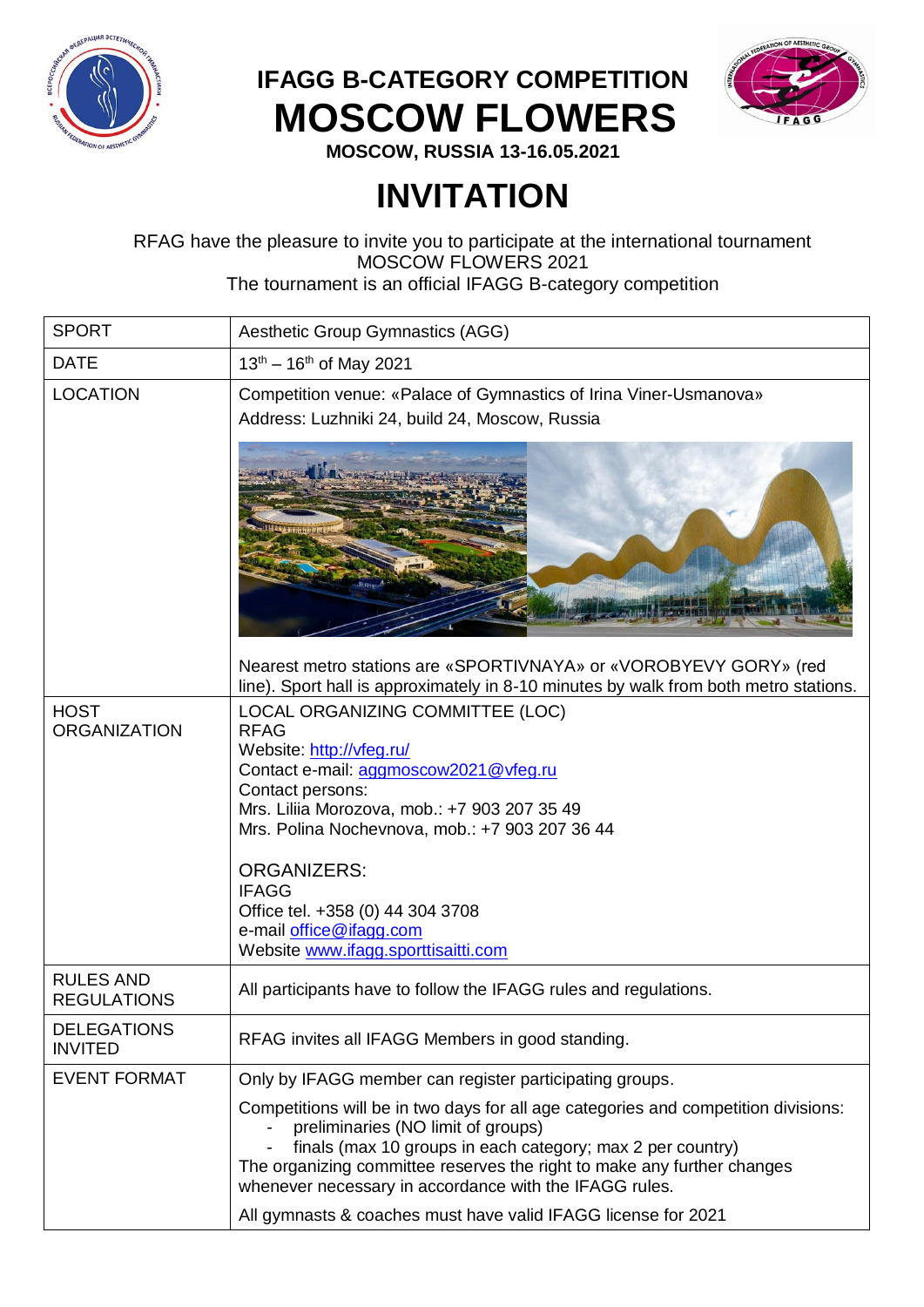| <b>AGE CATEGORIES</b><br><b>AND COMPETITION</b><br><b>DIVISIONS</b> | Children 10-12<br>Children 12-14<br>Junior<br>Women<br>Short program Children 10-12<br>Short program Children 12-14<br>Short program Junior<br>Short program Women                                                                                                                                                                                                                                                                                                                                                                                                                                                                                                                                                                                                                                                                |  |  |
|---------------------------------------------------------------------|-----------------------------------------------------------------------------------------------------------------------------------------------------------------------------------------------------------------------------------------------------------------------------------------------------------------------------------------------------------------------------------------------------------------------------------------------------------------------------------------------------------------------------------------------------------------------------------------------------------------------------------------------------------------------------------------------------------------------------------------------------------------------------------------------------------------------------------|--|--|
| <b>AWARDING</b><br><b>CEREMONY</b>                                  | First 3 teams in each category will receive medals, diplomas and gifts.<br>All participants of the competitions will receive memory gifts.                                                                                                                                                                                                                                                                                                                                                                                                                                                                                                                                                                                                                                                                                        |  |  |
| <b>COMPETITION</b><br><b>AREA</b>                                   | Competition carpet SPEITH on wooden floor (without podium), 13x13 meters                                                                                                                                                                                                                                                                                                                                                                                                                                                                                                                                                                                                                                                                                                                                                          |  |  |
| <b>TRAINING AREA</b>                                                | 3 carpets in warm up zone (training hall)<br>2 carpets behind the competition area                                                                                                                                                                                                                                                                                                                                                                                                                                                                                                                                                                                                                                                                                                                                                |  |  |
| <b>ENTRY FEE</b>                                                    | The Entry fee is:<br>• A group consisting of 1-6 nominated gymnasts and a maximum of 2 coaches is<br>EUR 100/group<br>A group consisting of 7 or more nominated gymnasts and a maximum of 3<br>$\bullet$<br>coaches is EUR 130/group<br>Extra accreditations: Over the limit of Delegation numbers will be accepted with<br>additional payments which will be confirmed later<br>Points to note:<br>The organizer will send you the invoice after the deadline<br>$\bullet$<br>The entry fee is NON-REFUNDABLE.                                                                                                                                                                                                                                                                                                                   |  |  |
| <b>PROVISIONAL</b><br><b>SCHEDULE</b>                               | Thursday, May 13th<br>• Arrival of delegations<br>• Welcome and technical meeting for judges, coaches and head of delegations<br>Friday, May 14th<br>• Preliminary competitions (morning time)<br>Saturday, May 15th<br>• Final competitions (morning time)<br>• Awarding ceremony<br>• Opportunity to watch the competitions of WC&CC and European Championships<br>(information about accreditation or tickets entry will be later)<br>Sunday, May 16th<br>• Departure of delegations<br>. Opportunity to watch the competitions of WC&CC and European Championships<br>(information about accreditation or tickets entry will be later)<br>Monday, May 17th<br>• Opportunity to participate in IFAGG International Educational event for coaches                                                                               |  |  |
| <b>JUDGES</b>                                                       | Proposal for judges registration must be done to IFAGG only by IFAGG member<br>and only ONLINE: https://www.ifagg.com/competition/forms-and-<br>applications/ifagg-judge-registration-form/2021-moscow-flowers-rus/<br>The deadline is April 12th, 2021.<br>WARNING: Judges request will not be accepted after the deadline!<br>All judges must have a valid IFAGG judge license for 2021 and comply with the<br>IFAGG Code of Ethics for judges.<br>IFAGG nominates and confirms judges list after the deadline due.<br>IFAGG reserves the right to invite judges.<br>Delegations will be responsible for all expenses of judges (travel costs,<br>accommodation and transportation).<br>Judge registration for LOC accreditation (on KSIS) must be done ONLINE by<br>IFAGG member: https://www.rgform.eu/event.php?id_prop=1974 |  |  |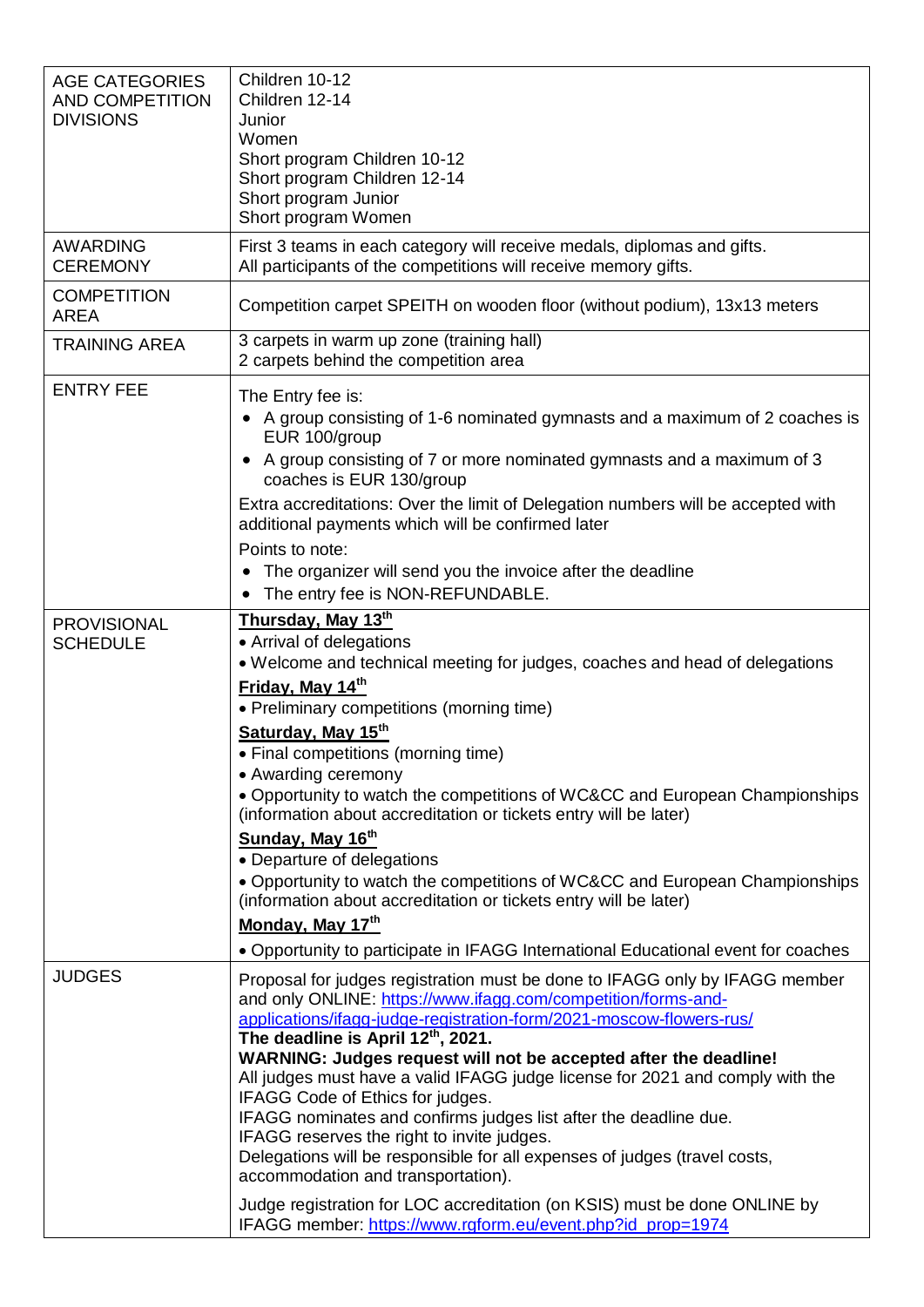| <b>REGISTRATION</b>                | Only by IFAGG member can register all delegation members<br>Online registration must be done at:<br>https://www.rgform.eu/event.php?id_prop=1974<br>Deadlines:<br>Preliminary registration - April 1 <sup>st</sup> , 2021<br>Definitive Registration - April 12 <sup>th</sup> , 2021                                                                                                                                                                                                                                                                                                                                                                                                                                                                                                     |
|------------------------------------|------------------------------------------------------------------------------------------------------------------------------------------------------------------------------------------------------------------------------------------------------------------------------------------------------------------------------------------------------------------------------------------------------------------------------------------------------------------------------------------------------------------------------------------------------------------------------------------------------------------------------------------------------------------------------------------------------------------------------------------------------------------------------------------|
| <b>MUSIC</b>                       | Music must be uploaded online: https://www.rgform.eu/event.php?id_prop=1974<br>The deadline is April 12th, 2021.<br>The music files must be in mp3 format only, good quality and labelled as follows:<br>Name of the team/country/competing division/age category<br>Examples: Team Sunrise ESP - Children 10-12<br>Team IDEL RUS - Short program Children 12-14                                                                                                                                                                                                                                                                                                                                                                                                                         |
| <b>INSURANCE</b>                   | RFAG and IFAGG will not be held responsible for any liabilities in case of<br>accidents, illness, repatriation and the like as well as transfer/cancellation of<br>flights, trains and other types of transport, which arose due to force majeure.<br>The IFAGG Technical Regulations foresee that all participating delegations are<br>responsible for making their own arrangements to have the necessary valid<br>insurance coverage against illness, accidents and for repatriation for all the<br>members of their Delegation as well as transfer/cancellation of flights, trains and<br>other types of transport, which arose due to force majeure.<br>LOC will verify the insurance upon arrival of the delegation members (e.g. cover<br>note or photocopy of the valid policy). |
| <b>MEDICAL SERVICE</b>             | The LOC will provide a first medical aid service, a doctor and emergency medical<br>transportation only in the competition area.                                                                                                                                                                                                                                                                                                                                                                                                                                                                                                                                                                                                                                                         |
| <b>ANTIDOPING</b>                  | <b>IFAGG Code of Discipline</b><br>It's a condition of participation in IFAGG's activities that gymnasts and their<br>assistants and representatives will follow the national and international doping<br>rules. All gymnasts and their assistants and representatives are obligated to know<br>the doping rules.<br>The information of the prohibited substances and methods can be found on the<br>WADA (World Anti-Doping Agency), https://www.wada-ama.org/                                                                                                                                                                                                                                                                                                                          |
| PERSONAL DATA<br><b>PROTECTION</b> | Personal information of registered gymnasts, coaches, judges and volunteers are<br>used in published official competition protocols, online environment,<br>competition s/federation s website and in social media channels. By registering to<br>the event, the gymnasts, coaches, judges and volunteers are giving a consent to<br>publish visual materials (photos, videos) on which they might be displayed. In<br>case the person is not consent with the previous, LOC and IFAGG has to be<br>informed in written form by the start of the competition. Only photographers and<br>journalists with accreditation are allowed to take pictures and film of the event.                                                                                                               |
| <b>ACCREDITATION</b>               | The delegations will be accredited upon their arrival (the place will be confirmed<br>later).<br>During the accreditation Heads of Delegations must:<br>• check the correct names of their whole delegation<br>• make passport control for all gymnasts<br>• proof of medical insurance of all the members of the delegation<br>• make music check control<br>• make any necessary payments                                                                                                                                                                                                                                                                                                                                                                                              |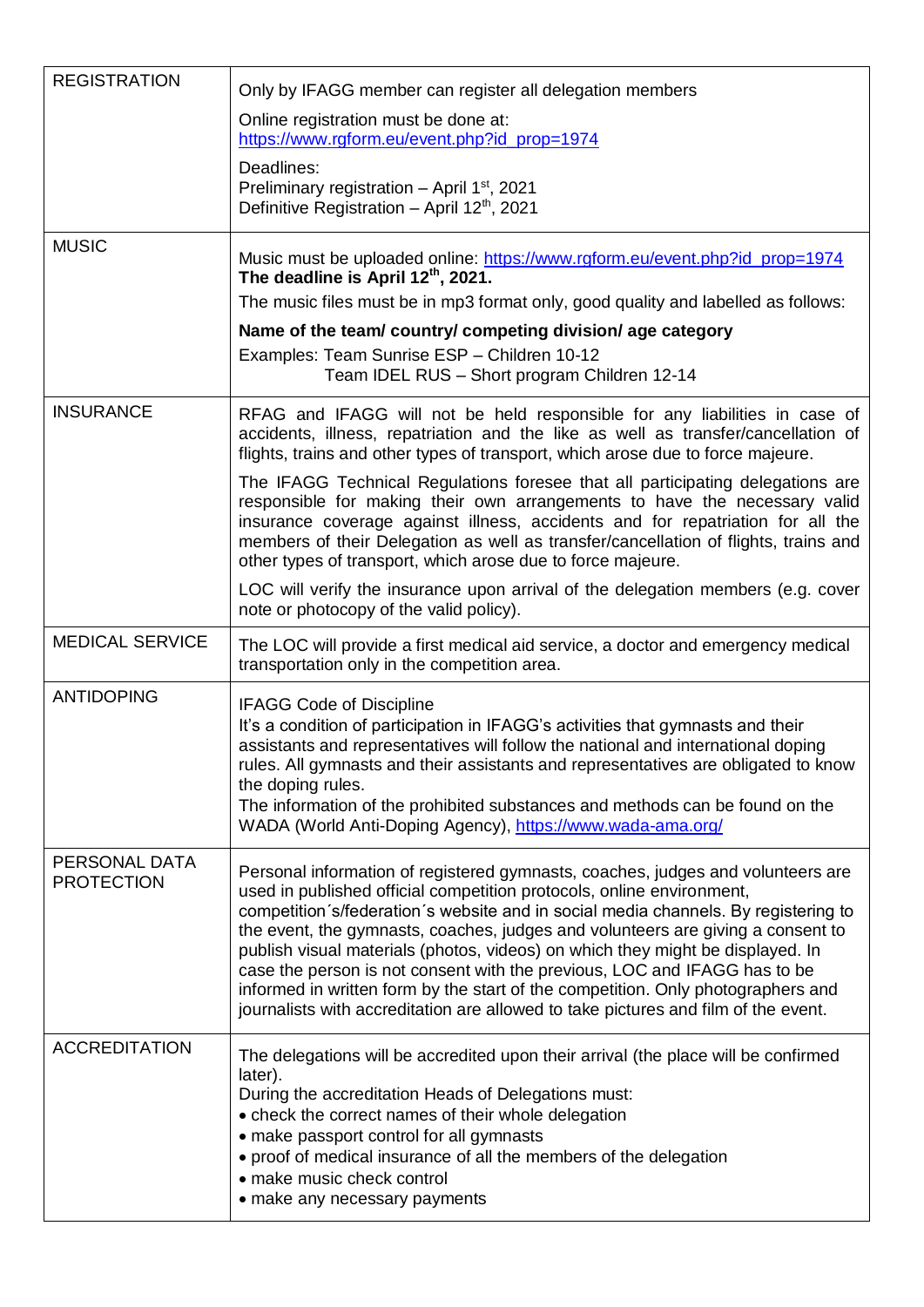| <b>VISA</b>                                | Please verify if a visa is required for your travel to Russia.                                                                                                                                                                                                                                                                                                                                                                                                                                                                         |  |  |  |
|--------------------------------------------|----------------------------------------------------------------------------------------------------------------------------------------------------------------------------------------------------------------------------------------------------------------------------------------------------------------------------------------------------------------------------------------------------------------------------------------------------------------------------------------------------------------------------------------|--|--|--|
|                                            | LOC will be happy to assist each delegation member with an official invitation<br>letter, provided that the request is made on an official visa form.                                                                                                                                                                                                                                                                                                                                                                                  |  |  |  |
|                                            | Visa request Form should be sent to LOC before April 12th, 2021 by e-mail:<br>aggmoscow2021@vfeg.ru                                                                                                                                                                                                                                                                                                                                                                                                                                    |  |  |  |
|                                            | The request Form must include the function, full name, gender, date of birth,<br>citizenship, passport number, passport issue and expiry dates, home address, the<br>arrival and departure dates of the Delegation Member, as well as the city where<br>the visa application support letter must be sent to.                                                                                                                                                                                                                           |  |  |  |
| <b>ACCOMMODATION</b><br><b>SUGGESTIONS</b> | All delegations can be accommodated in Hotel «Salut».<br>The booking has to be done by delegation directly at hotel «Salut» web-page.<br>Password for booking - AGG2021 (special prices for official delegation members)<br>https://hotelsalut.ru/<br>Address: Moscow, Leninsky prospect, 158<br>Price will include the breakfast<br>If you want to order lunches or dinners you may address to Reception.<br><b>Cancellation policy:</b><br>Up to 14 days before the date of the first date of arrival $-$ full reduction $-$ without |  |  |  |
|                                            | fine.<br>Up to 3 days before the date of the first date of arrival $-$ a reduction of no more<br>than 2 rooms booked - without fine.<br>In case of no-show or late cancellation fines are applied to the cost of one night<br>stay plus VAT (20%). Fine – the cost of one night stay.                                                                                                                                                                                                                                                  |  |  |  |
|                                            | Delegations are FREE to choose accommodation whatever they want!                                                                                                                                                                                                                                                                                                                                                                                                                                                                       |  |  |  |
| <b>TRANSFER INFO</b>                       | All participants must pay the International travel costs of their delegation<br>members.<br>The Travel plan must be send ONLINE:<br>https://www.rgform.eu/event.php?id_prop=1974                                                                                                                                                                                                                                                                                                                                                       |  |  |  |
|                                            | Deadline: April 12th, 2021                                                                                                                                                                                                                                                                                                                                                                                                                                                                                                             |  |  |  |
|                                            | LOC will provide the bus transportation from airport/railway station to official hotel<br>and back.<br>LOC will provide the bus transportation from airport/railway station to official hotel<br>and back.                                                                                                                                                                                                                                                                                                                             |  |  |  |
|                                            | Price for bus transportation will be informed later.<br>LOC will provide supporting with volunteers (team friends) by public transportation<br>to pick up delegations from airport/railway station to any accommodation place or<br>sporthall (in case of accommodation not in official hotel).                                                                                                                                                                                                                                        |  |  |  |
| <b>LOCAL</b><br><b>TRANSPORTATION</b>      | The nearest metro station from Hotel «Salut» is «Yugo-Zapadnaya».                                                                                                                                                                                                                                                                                                                                                                                                                                                                      |  |  |  |
|                                            | From metro station «Yugo-Zapadnaya» to Luzhniki area there are:<br>3 stops by metro to station «Vorobyevy Gory»<br>4 stops by metro to station «Sportivnaya»<br>Sport hall is approximately in 8-10 minutes by walk from both metro stations.                                                                                                                                                                                                                                                                                          |  |  |  |
|                                            | From metro station «Vorobyevy gory»<br>From metro station «Sportivnaya»                                                                                                                                                                                                                                                                                                                                                                                                                                                                |  |  |  |